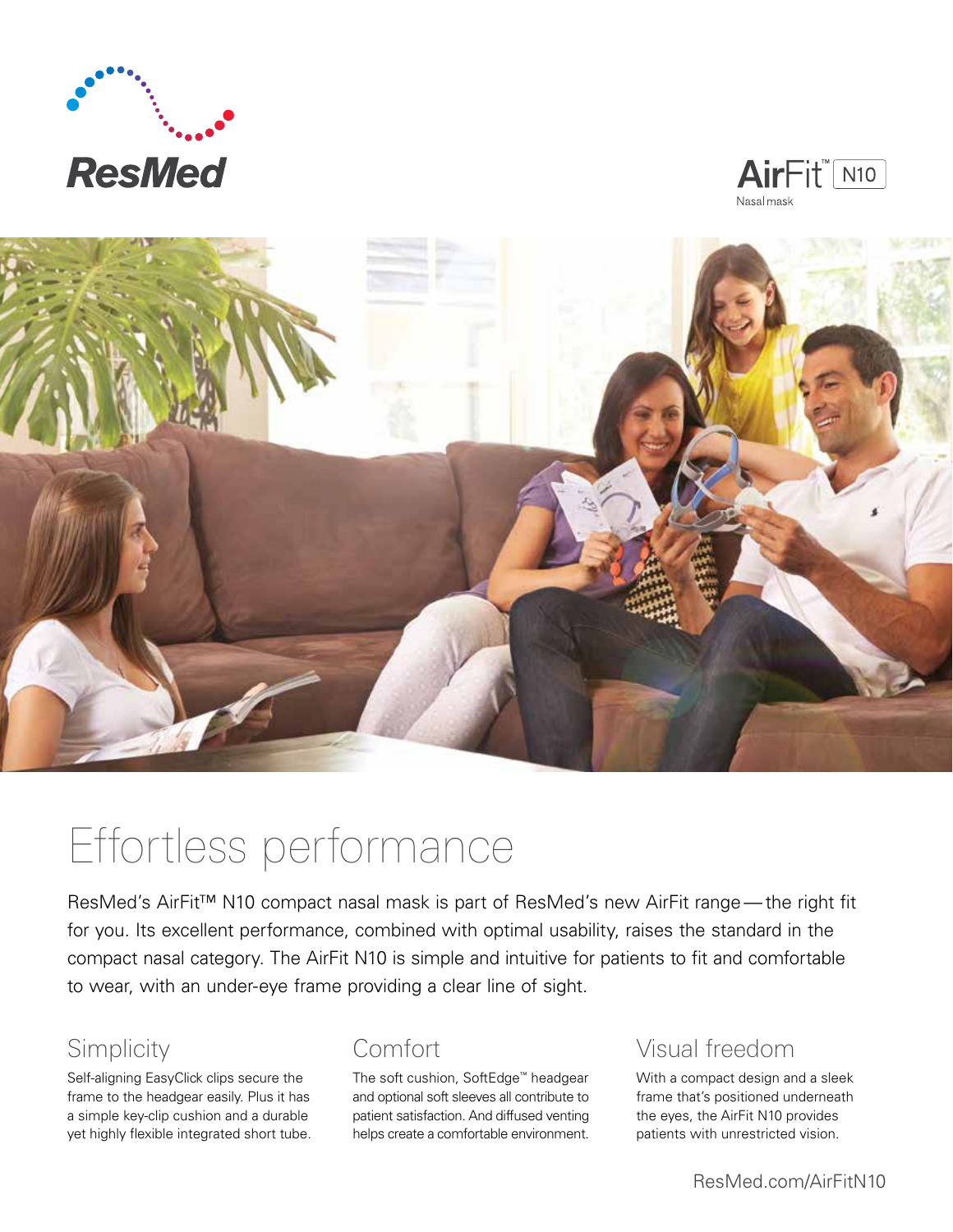# Overall first choice<sup>1</sup>

AirFit N10 has been designed to deliver the trusted performance that patients experience with ResMed masks, while providing optimal usability and comfort. As shown in two ResMed studies, patients ranked AirFit N10 as their overall first choice when compared to industry-leading nasal masks. Voted number one for its ease of use, stability, comfort and unobtrusiveness, you can be confident that AirFit N10 is the right fit for your business.



## AirFit N10 features and benefits

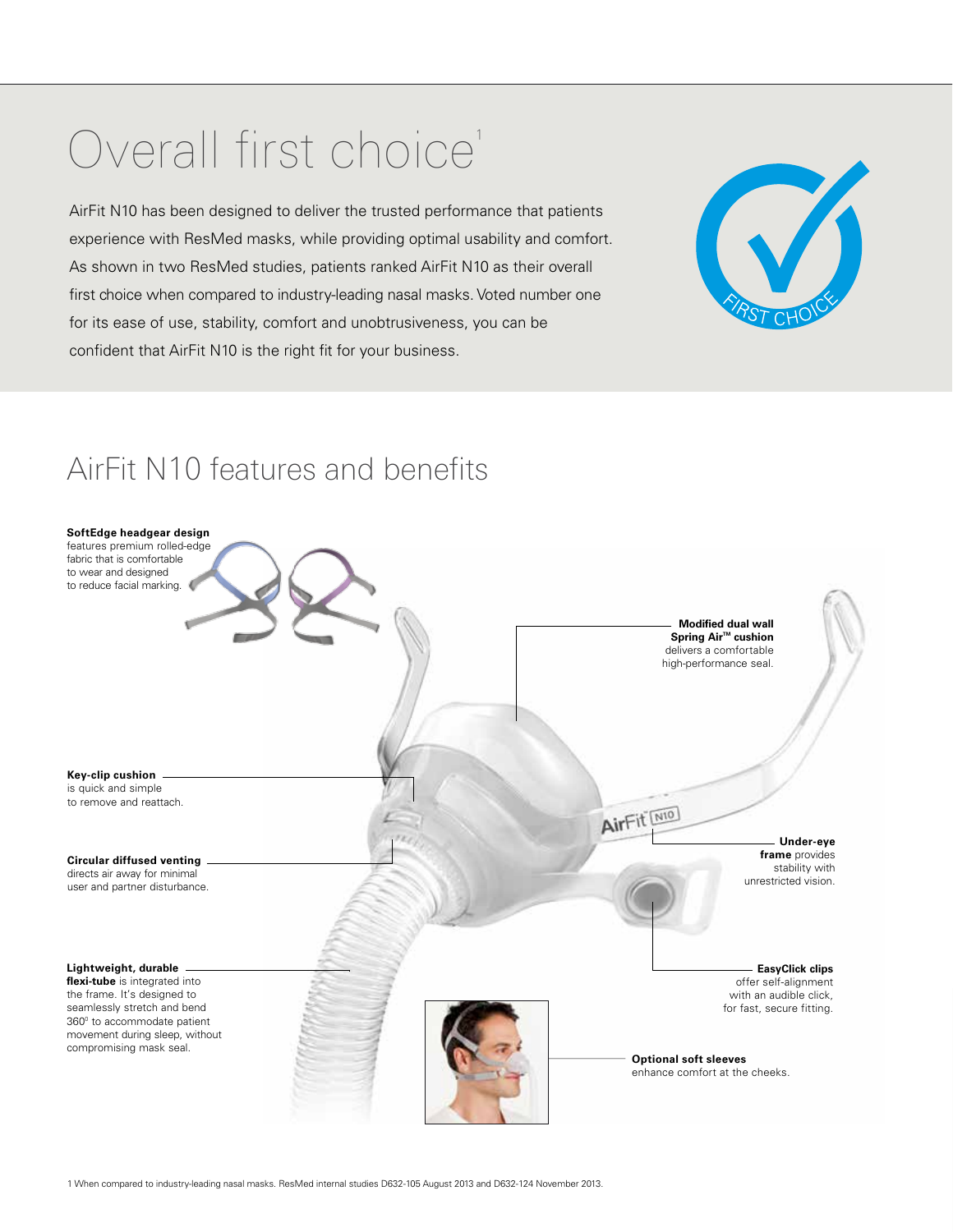## AirFit N10 components



#### Product codes

| AirFit N10 mask system: Small         | 63229 |
|---------------------------------------|-------|
| AirFit N10 mask system: Standard      | 63200 |
| AirFit N10 mask system: Wide          | 63202 |
| AirFit N10 for Her mask system: Small | 63201 |

**Note:** For more details, refer to the User Guide.

\* Combined responses of those expressing a preference in an independent patient survey in the USA, UK, Germany, France and Australia, from September 2012. Visit www.resmed.com/maskbrand.